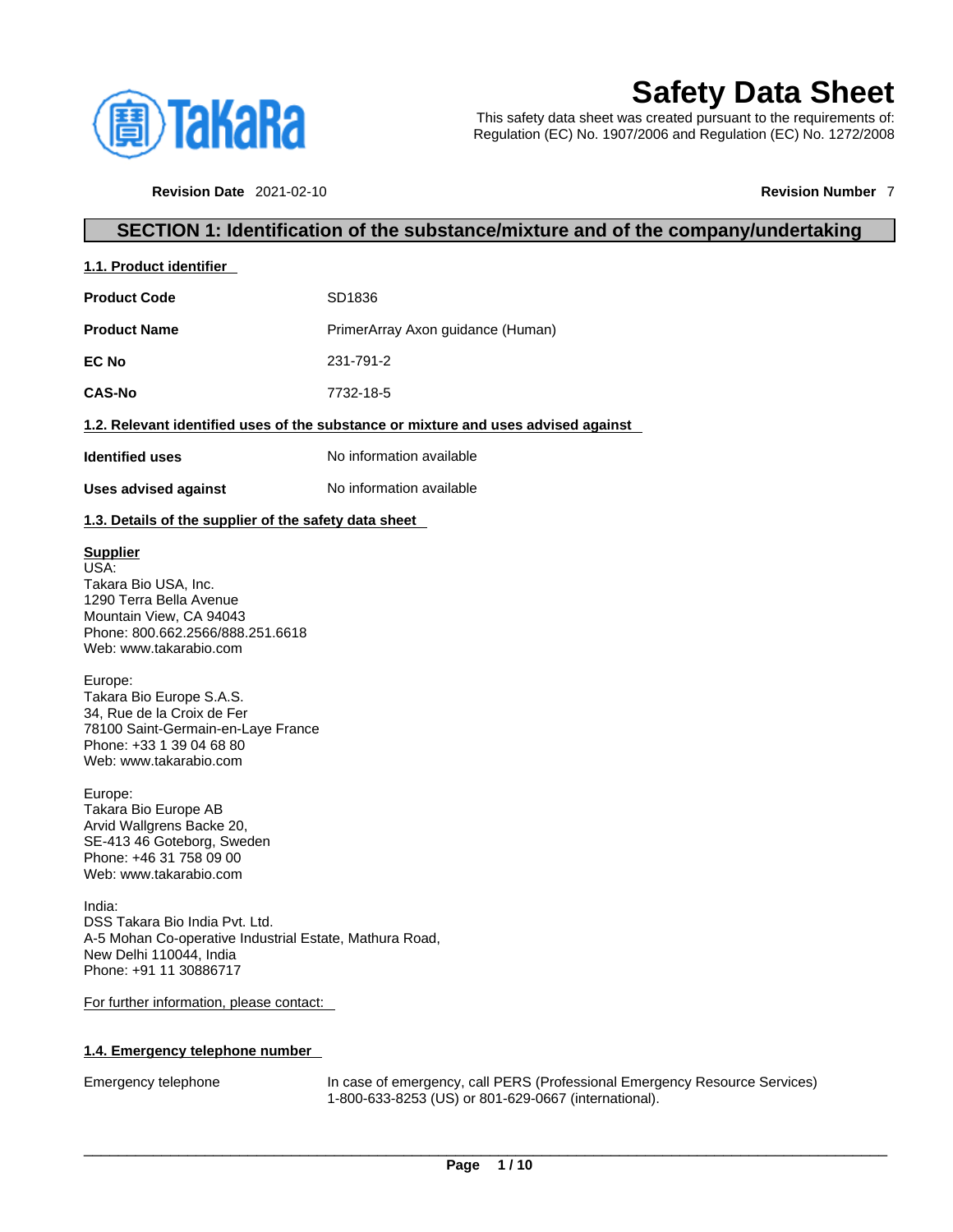# **SECTION 2: Hazards identification**

## **2.1. Classification of the substance or mixture**

*Regulation (EC) No 1272/2008*  This mixture is classified as not hazardous according to regulation (EC) 1272/2008 [CLP]

## **2.2. Label elements**

This mixture is classified as not hazardous according to regulation (EC) 1272/2008 [CLP] **Hazard statements** This mixture is classified as not hazardous according to regulation (EC) 1272/2008 [CLP]

## **2.3. Other hazards**

No information available.

## **SECTION 3: Composition/information on ingredients**

## **3.1 Substances**

Not applicable

#### **3.2 Mixtures**

## **Full text of H- and EUH-phrases: see section 16**

*Acute Toxicity Estimate No information available* 

This product does not contain candidate substances of very high concern at a concentration >=0.1% (Regulation (EC) No. 1907/2006 (REACH), Article 59)

# **SECTION 4: First aid measures**

## **4.1. Description of first aid measures**

| <b>Inhalation</b>                                                               | Remove to fresh air.                                                                                                    |  |
|---------------------------------------------------------------------------------|-------------------------------------------------------------------------------------------------------------------------|--|
| Eye contact                                                                     | Rinse thoroughly with plenty of water for at least 15 minutes, lifting lower and upper eyelids.<br>Consult a physician. |  |
| <b>Skin contact</b>                                                             | Wash skin with soap and water. In the case of skin irritation or allergic reactions see a<br>physician.                 |  |
| Ingestion                                                                       | Clean mouth with water and drink afterwards plenty of water.                                                            |  |
| 4.2. Most important symptoms and effects, both acute and delayed                |                                                                                                                         |  |
| <b>Symptoms</b>                                                                 | No information available.                                                                                               |  |
| 4.3. Indication of any immediate medical attention and special treatment needed |                                                                                                                         |  |
| Note to physicians                                                              | Treat symptomatically.                                                                                                  |  |
|                                                                                 |                                                                                                                         |  |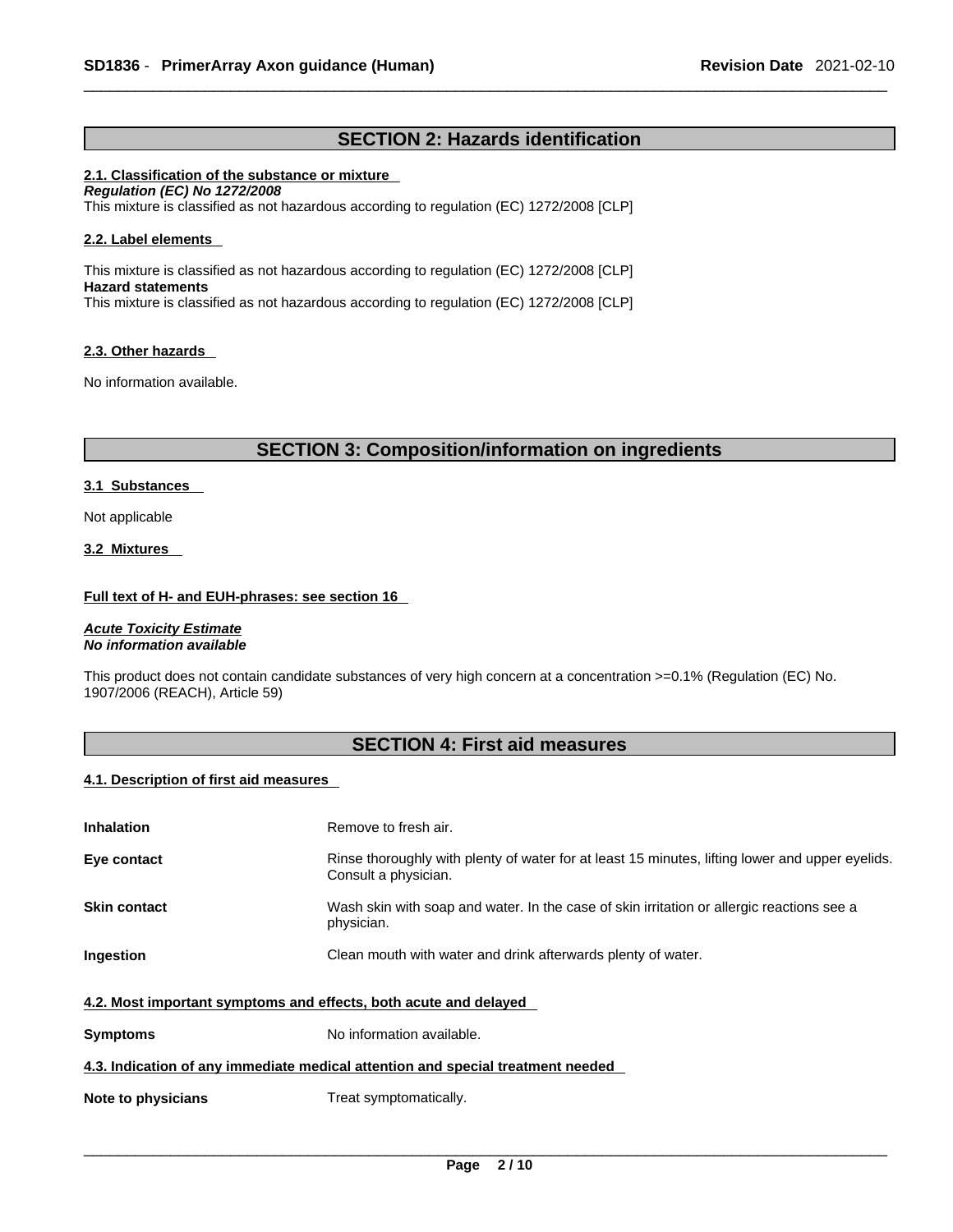|                                                            | <b>SECTION 5: Firefighting measures</b>                                                                                               |  |  |
|------------------------------------------------------------|---------------------------------------------------------------------------------------------------------------------------------------|--|--|
| 5.1. Extinguishing media                                   |                                                                                                                                       |  |  |
| <b>Suitable Extinguishing Media</b>                        | Use extinguishing measures that are appropriate to local circumstances and the<br>surrounding environment.                            |  |  |
| <b>Large Fire</b>                                          | CAUTION: Use of water spray when fighting fire may be inefficient.                                                                    |  |  |
| Unsuitable extinguishing media                             | Do not scatter spilled material with high pressure water streams.                                                                     |  |  |
| 5.2. Special hazards arising from the substance or mixture |                                                                                                                                       |  |  |
| Specific hazards arising from the<br>chemical              | No information available.                                                                                                             |  |  |
| 5.3. Advice for firefighters                               |                                                                                                                                       |  |  |
| Special protective equipment for<br>fire-fighters          | Firefighters should wear self-contained breathing apparatus and full firefighting turnout<br>gear. Use personal protection equipment. |  |  |
|                                                            | <b>SECTION 6: Accidental release measures</b>                                                                                         |  |  |
|                                                            | 6.1. Personal precautions, protective equipment and emergency procedures                                                              |  |  |
| <b>Personal precautions</b>                                | Ensure adequate ventilation.                                                                                                          |  |  |
| For emergency responders                                   | Use personal protection recommended in Section 8.                                                                                     |  |  |
| 6.2. Environmental precautions                             |                                                                                                                                       |  |  |
| <b>Environmental precautions</b>                           | See Section 12 for additional Ecological Information.                                                                                 |  |  |
| 6.3. Methods and material for containment and cleaning up  |                                                                                                                                       |  |  |
| <b>Methods for containment</b>                             | Prevent further leakage or spillage if safe to do so.                                                                                 |  |  |
| Methods for cleaning up                                    | Take up mechanically, placing in appropriate containers for disposal.                                                                 |  |  |
| Prevention of secondary hazards                            | Clean contaminated objects and areas thoroughly observing environmental regulations.                                                  |  |  |
| 6.4. Reference to other sections                           |                                                                                                                                       |  |  |
| <b>Reference to other sections</b>                         | See section 8 for more information. See section 13 for more information.                                                              |  |  |
|                                                            | <b>SECTION 7: Handling and storage</b>                                                                                                |  |  |
| 7.1. Precautions for safe handling                         |                                                                                                                                       |  |  |
| Advice on safe handling                                    | Ensure adequate ventilation.                                                                                                          |  |  |
| <b>General hygiene considerations</b>                      | Handle in accordance with good industrial hygiene and safety practice.                                                                |  |  |

# **7.2. Conditions for safe storage, including any incompatibilities**

**Storage Conditions** Keep container tightly closed in a dry and well-ventilated place.

# **7.3. Specific end use(s)**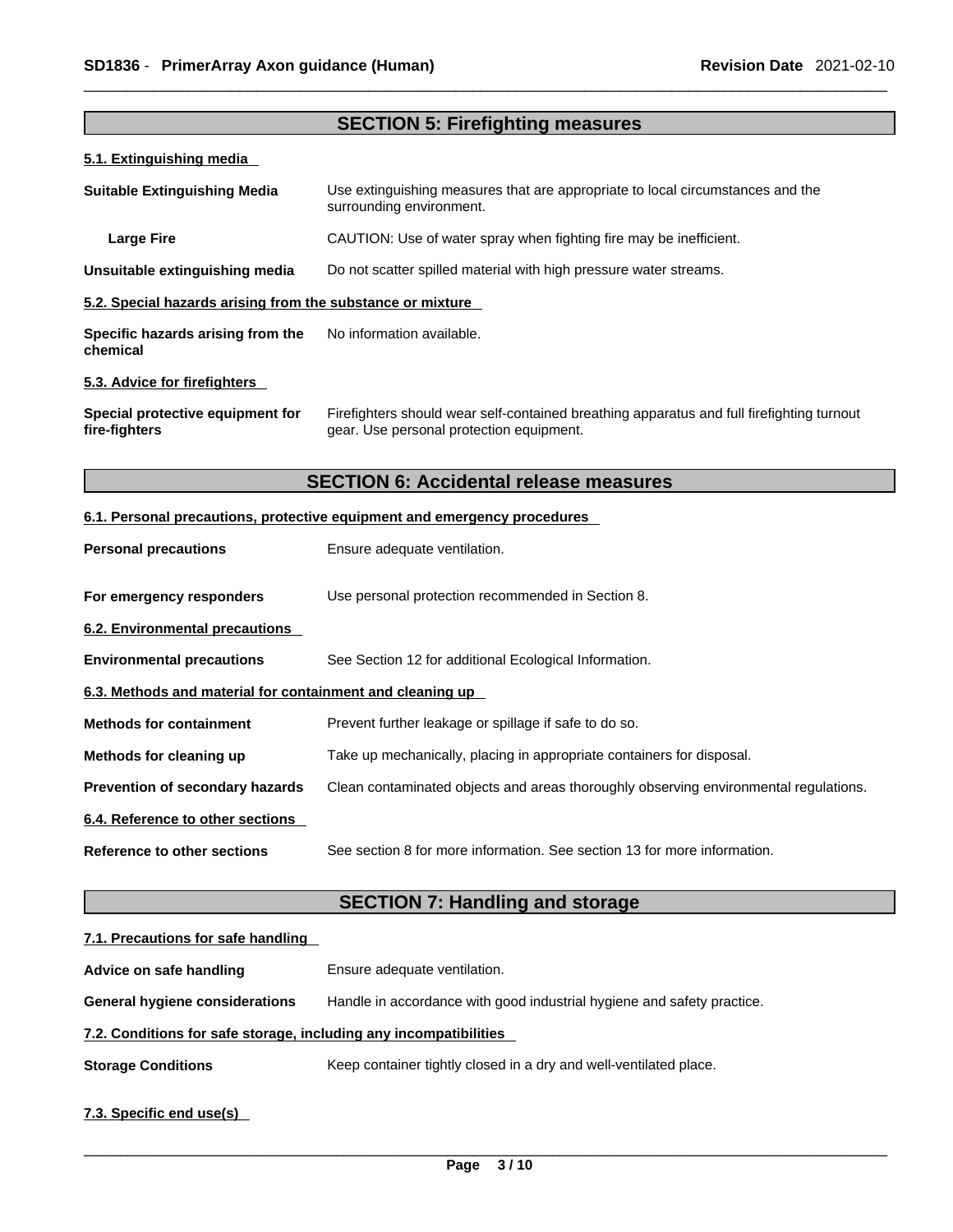## **Identified uses**

# **SECTION 8: Exposure controls/personal protection**

## **8.1. Control parameters**

**Exposure Limits** This product, as supplied, does not contain any hazardous materials with occupational exposure limits established by the region specific regulatory bodies.

#### **Biological occupational exposure limits**

This product, as supplied, does not contain any hazardous materials with biological limits established by the region specific regulatory bodies.

| Derived No Effect Level (DNEL)<br><b>Predicted No Effect Concentration</b><br>(PNEC) | No information available.<br>No information available.                                                                                                                      |
|--------------------------------------------------------------------------------------|-----------------------------------------------------------------------------------------------------------------------------------------------------------------------------|
| 8.2. Exposure controls                                                               |                                                                                                                                                                             |
| <b>Personal Protective Equipment</b>                                                 |                                                                                                                                                                             |
| Eye/face protection                                                                  | No special protective equipment required.                                                                                                                                   |
|                                                                                      |                                                                                                                                                                             |
| Skin and body protection                                                             | No special protective equipment required.                                                                                                                                   |
| <b>Respiratory protection</b>                                                        | No protective equipment is needed under normal use conditions. If exposure limits are<br>exceeded or irritation is experienced, ventilation and evacuation may be required. |
| <b>General hygiene considerations</b>                                                | Handle in accordance with good industrial hygiene and safety practice.                                                                                                      |
| <b>Environmental exposure controls</b>                                               | No information available.                                                                                                                                                   |

# **SECTION 9: Physical and chemical properties**

## **9.1. Information on basic physical and chemical properties**

| <b>Physical state</b>            | Liquid                   |                          |  |
|----------------------------------|--------------------------|--------------------------|--|
| Appearance                       | Aqueous solution         |                          |  |
| Color                            | Clear                    |                          |  |
| Odor                             | Odorless.                |                          |  |
| <b>Odor Threshold</b>            | No information available |                          |  |
| <b>Property</b>                  | Values                   | Remarks • Method         |  |
| Melting point / freezing point   | No data available        | None known               |  |
| Boiling point/boiling range (°C) | No data available        | None known               |  |
| Flammability (solid, gas)        | No data available        | None known               |  |
| <b>Flammability Limit in Air</b> |                          | None known               |  |
| Upper flammability limit:        | No data available        |                          |  |
| Lower flammability limit:        | No data available        |                          |  |
| <b>Flash point</b>               | No data available        | Open cup                 |  |
| <b>Autoignition temperature</b>  | No data available        | None known               |  |
| <b>Decomposition temperature</b> |                          | None known               |  |
| рH                               |                          | None known               |  |
| pH (as aqueous solution)         | No data available        | No information available |  |
| <b>Kinematic viscosity</b>       | No data available        | None known               |  |
| <b>Dynamic Viscosity</b>         | No data available        | None known               |  |
| <b>Water solubility</b>          | No data available        | None known               |  |
|                                  |                          |                          |  |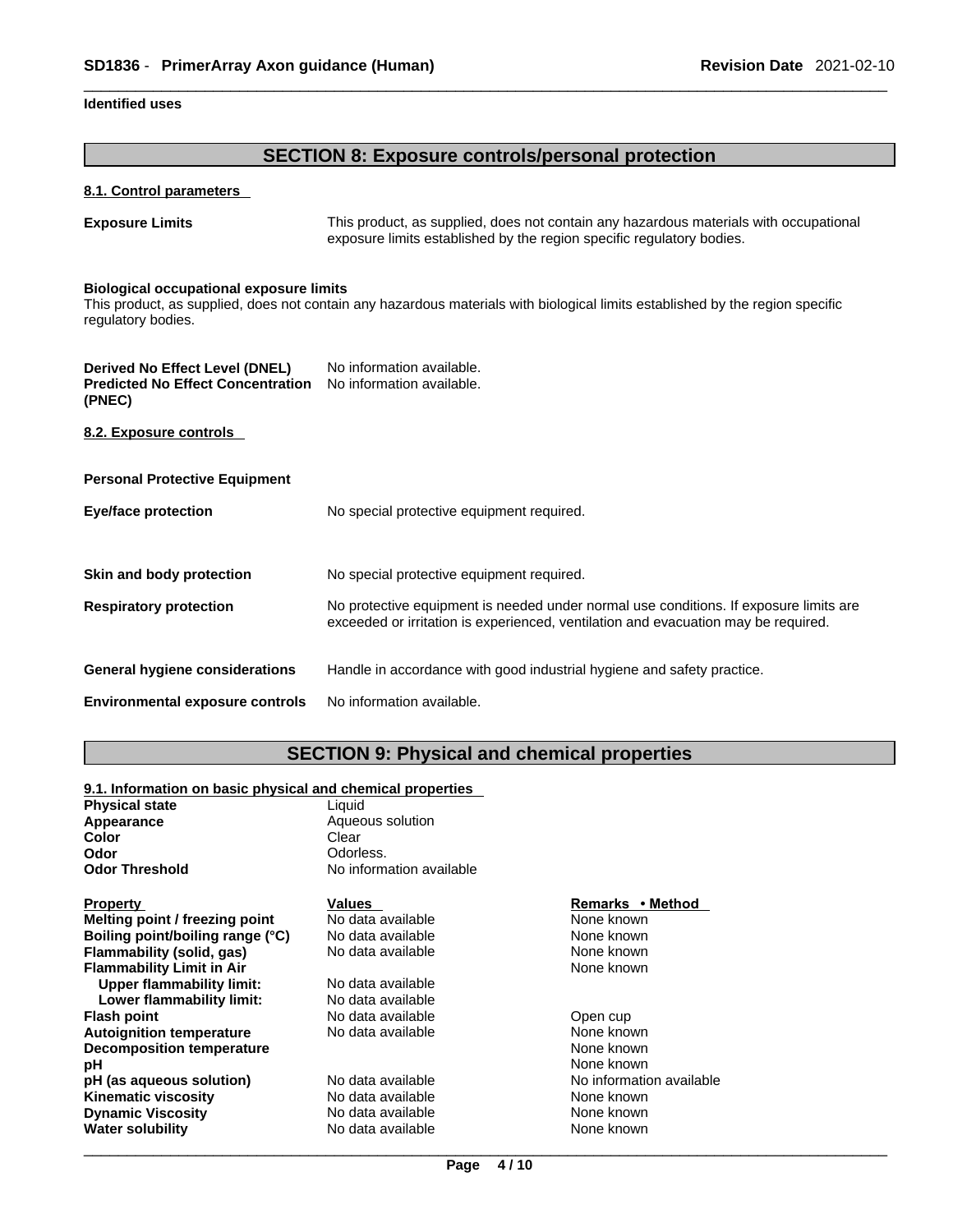# \_\_\_\_\_\_\_\_\_\_\_\_\_\_\_\_\_\_\_\_\_\_\_\_\_\_\_\_\_\_\_\_\_\_\_\_\_\_\_\_\_\_\_\_\_\_\_\_\_\_\_\_\_\_\_\_\_\_\_\_\_\_\_\_\_\_\_\_\_\_\_\_\_\_\_\_\_\_\_\_\_\_\_\_\_\_\_\_\_\_\_\_\_ **SD1836** - **PrimerArray Axon guidance (Human) Revision Date** 2021-02-10

| Solubility in other solvents                                                                       | No data available                            | None known |  |
|----------------------------------------------------------------------------------------------------|----------------------------------------------|------------|--|
| <b>Partition coefficient</b>                                                                       | No data available                            | None known |  |
| Vapor pressure                                                                                     | No data available                            | None known |  |
| <b>Relative density</b><br><b>Bulk Density</b>                                                     | No data available                            | None known |  |
| <b>Liquid Density</b>                                                                              | No data available                            |            |  |
| Vapor density                                                                                      | No data available                            | None known |  |
| <b>Particle characteristics</b>                                                                    |                                              |            |  |
| <b>Particle Size</b>                                                                               | No information available                     |            |  |
| <b>Particle Size Distribution</b>                                                                  | No information available                     |            |  |
| 9.2. Other information                                                                             |                                              |            |  |
| 9.2.1. Information with regard to physical hazard classes<br>Not applicable                        |                                              |            |  |
| 9.2.2. Other safety characteristics<br>No information available                                    |                                              |            |  |
|                                                                                                    | <b>SECTION 10: Stability and reactivity</b>  |            |  |
| 10.1. Reactivity                                                                                   |                                              |            |  |
| <b>Reactivity</b>                                                                                  | No information available.                    |            |  |
| 10.2. Chemical stability                                                                           |                                              |            |  |
| <b>Stability</b>                                                                                   | Stable under normal conditions.              |            |  |
| <b>Explosion Data</b><br>Sensitivity to mechanical impact None.<br>Sensitivity to static discharge | None.                                        |            |  |
| 10.3. Possibility of hazardous reactions                                                           |                                              |            |  |
| Possibility of hazardous reactions None under normal processing.                                   |                                              |            |  |
| 10.4. Conditions to avoid                                                                          |                                              |            |  |
| <b>Conditions to avoid</b>                                                                         | None known based on information supplied.    |            |  |
| 10.5. Incompatible materials                                                                       |                                              |            |  |
| Incompatible materials                                                                             | None known based on information supplied.    |            |  |
| 10.6. Hazardous decomposition products                                                             |                                              |            |  |
| Hazardous Decomposition Products None known based on information supplied.                         |                                              |            |  |
|                                                                                                    |                                              |            |  |
|                                                                                                    | <b>SECTION 11: Toxicological information</b> |            |  |

## **11.1. Information on hazard classes as defined in Regulation (EC) No 1272/2008**

## **Information on likely routes of exposure**

#### **Product Information**

| <b>Inhalation</b>   | Specific test data for the substance or mixture is not available. |
|---------------------|-------------------------------------------------------------------|
| Eye contact         | Specific test data for the substance or mixture is not available. |
| <b>Skin contact</b> | Specific test data for the substance or mixture is not available. |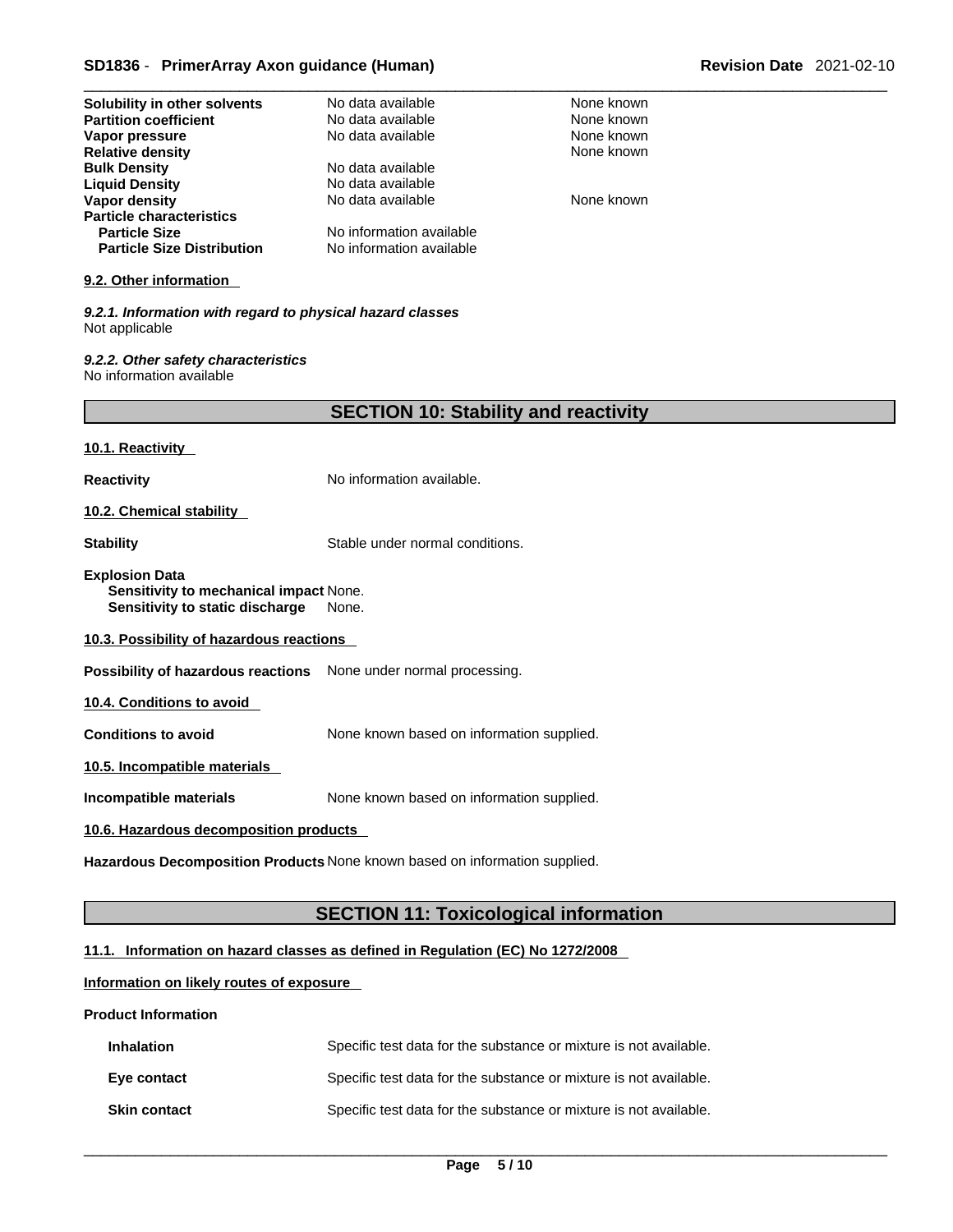| SD1836 - PrimerArray Axon guidance (Human) |                                                                                            | <b>Revision Date 2021-02-10</b> |  |
|--------------------------------------------|--------------------------------------------------------------------------------------------|---------------------------------|--|
| Ingestion                                  | Specific test data for the substance or mixture is not available.                          |                                 |  |
|                                            | Symptoms related to the physical, chemical and toxicological characteristics               |                                 |  |
| <b>Symptoms</b>                            | No information available.                                                                  |                                 |  |
| <b>Numerical measures of toxicity</b>      |                                                                                            |                                 |  |
| <b>Acute toxicity</b>                      |                                                                                            |                                 |  |
|                                            |                                                                                            |                                 |  |
|                                            |                                                                                            |                                 |  |
|                                            | Delayed and immediate effects as well as chronic effects from short and long-term exposure |                                 |  |
| <b>Skin corrosion/irritation</b>           | No information available.                                                                  |                                 |  |
| Serious eye damage/eye irritation          | No information available.                                                                  |                                 |  |
| Respiratory or skin sensitization          | No information available.                                                                  |                                 |  |
| <b>Germ cell mutagenicity</b>              | No information available.                                                                  |                                 |  |
| Carcinogenicity                            | No information available.                                                                  |                                 |  |
| <b>Reproductive toxicity</b>               | No information available.                                                                  |                                 |  |

- **STOT single exposure** No information available.
- **STOT repeated exposure** No information available.
- **Aspiration hazard** No information available.

**11.2. Information on other hazards** 

- **11.2.1. Endocrine disrupting properties**
- **Endocrine disrupting properties** No information available.

**11.2.2. Other information** 

**Other adverse effects** No information available.

# **SECTION 12: Ecological information**

| 12.1. Toxicity |  |
|----------------|--|
|                |  |

**Ecotoxicity The environmental impact of this product has not been fully investigated.** 

**Unknown aquatic toxicity** Contains 0.79268 % of components with unknown hazards to the aquatic environment.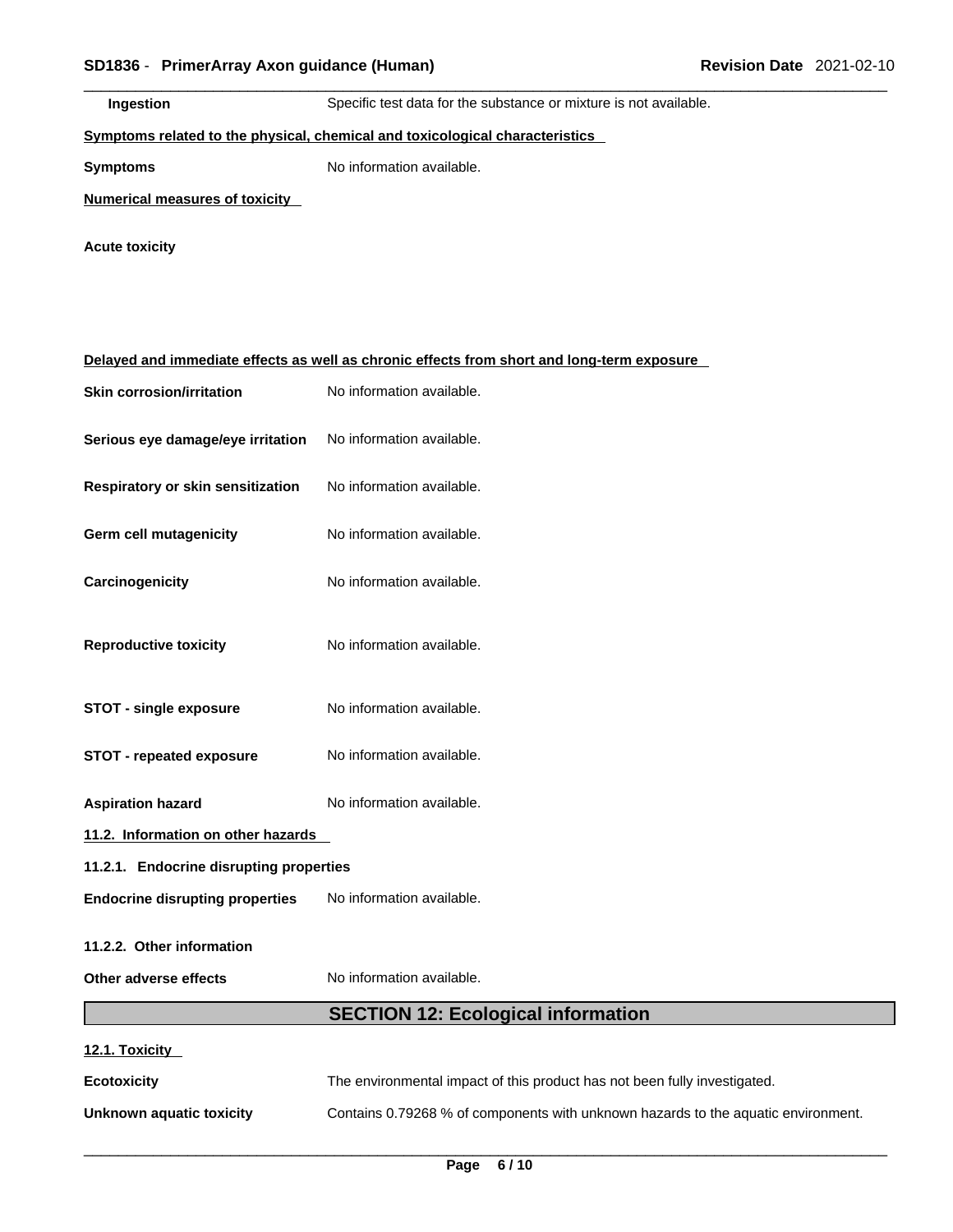| 12.2. Persistence and degradability      |                           |  |  |  |
|------------------------------------------|---------------------------|--|--|--|
| Persistence and degradability            | No information available. |  |  |  |
| 12.3. Bioaccumulative potential          |                           |  |  |  |
| <b>Bioaccumulation</b>                   | No information available. |  |  |  |
| 12.4. Mobility in soil                   |                           |  |  |  |
| <b>Mobility in soil</b>                  | No information available. |  |  |  |
| 12.5. Results of PBT and vPvB assessment |                           |  |  |  |
| <b>PBT and vPvB assessment</b>           | No information available. |  |  |  |
| 12.6. Endocrine disrupting properties    |                           |  |  |  |
| <b>Endocrine disrupting properties</b>   | No information available. |  |  |  |
|                                          |                           |  |  |  |

## **12.7. Other adverse effects**

No information available.

# **SECTION 13: Disposal considerations**

#### **13.1. Waste treatment methods**

| Waste from residues/unused    | Dispose of in accordance with local regulations. Dispose of waste in accordance with |
|-------------------------------|--------------------------------------------------------------------------------------|
| products                      | environmental legislation.                                                           |
| <b>Contaminated packaging</b> | Do not reuse empty containers.                                                       |

# **SECTION 14: Transport information**

**IATA 14.1 UN number or ID number** Not regulated<br>**14.2 UN proper shipping name** No information available **14.2 UN proper shipping name** No information<br>**14.3 Transport hazard class(es)** Not regulated **14.3 Transport hazard class(es)** Not regulated **14.4 Packing group** Not regulated **14.4 Packing group** 14.5 Environmental hazards Not applicable **14.6 Special precautions for user Special Provisions** None **IMDG 14.1 UN number or ID number** Not regulated<br>**14.2 UN proper shipping name** No information available **14.2 UN proper shipping name** No information<br>**14.3 Transport hazard class(es)** Not regulated **14.3 Transport hazard class(es) 14.4 Packing group Mot regulated** 14.5 Environmental hazards Not applicable **14.6 Special precautions for user Special Provisions** None **14.7 Maritime transport in bulk according to IMO instruments**

#### **RID**

**14.1 UN number or ID number** Not regulated<br>**14.2 UN proper shipping name** No information available **14.2 UN proper shipping name** 

No information available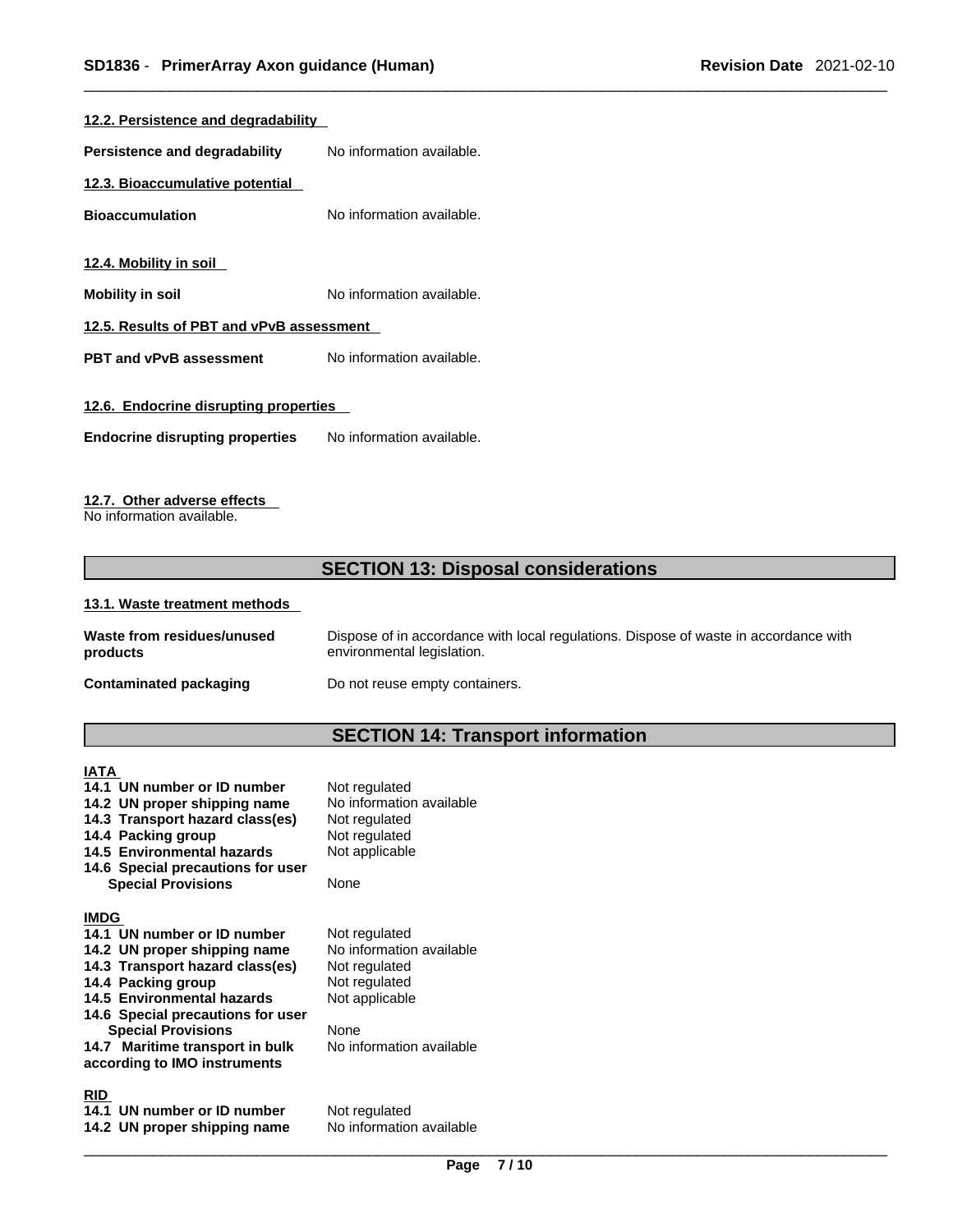| Not regulated<br>14.3 Transport hazard class(es)         |  |
|----------------------------------------------------------|--|
| Not regulated<br>14.4 Packing group                      |  |
| Not applicable<br>14.5 Environmental hazards             |  |
| 14.6 Special precautions for user                        |  |
| <b>Special Provisions</b><br>None                        |  |
|                                                          |  |
| <b>ADR</b>                                               |  |
| 14.1 UN number or ID number<br>Not regulated             |  |
| No information available<br>14.2 UN proper shipping name |  |
| 14.3 Transport hazard class(es)<br>Not regulated         |  |
| 14.4 Packing group<br>Not regulated                      |  |
|                                                          |  |
| 14.5 Environmental hazards<br>Not applicable             |  |
| 14.6 Special precautions for user                        |  |

# **SECTION 15: Regulatory information**

**15.1. Safety, health and environmental regulations/legislation specific for the substance or mixture**

#### **European Union**

Take note of Directive 98/24/EC on the protection of the health and safety of workers from the risks related to chemical agents at work.

#### **Authorizations and/or restrictions on use:**

This product does not contain substances subject to authorization (Regulation (EC) No. 1907/2006 (REACH), Annex XIV) This product does not contain substances subject to restriction (Regulation (EC) No. 1907/2006 (REACH), Annex XVII)

#### **Persistent Organic Pollutants**

Not applicable

**Ozone-depleting substances (ODS) regulation (EC) 1005/2009** Not applicable

| International Inventories |  |
|---------------------------|--|
| <b>TSCA</b>               |  |
| <b>DSL/NDSL</b>           |  |
| <b>EINECS/ELINCS</b>      |  |
| <b>ENCS</b>               |  |
| <b>IECSC</b>              |  |
| <b>KECL</b>               |  |
| <b>PICCS</b>              |  |
| <b>AICS</b>               |  |

 **Legend:** 

 **TSCA** - United States Toxic Substances Control Act Section 8(b) Inventory  **DSL/NDSL** - Canadian Domestic Substances List/Non-Domestic Substances List  **EINECS/ELINCS** - European Inventory of Existing Chemical Substances/European List of Notified Chemical Substances  **ENCS** - Japan Existing and New Chemical Substances  **IECSC** - China Inventory of Existing Chemical Substances  **KECL** - Korean Existing and Evaluated Chemical Substances  **PICCS** - Philippines Inventory of Chemicals and Chemical Substances  **AICS** - Australian Inventory of Chemical Substances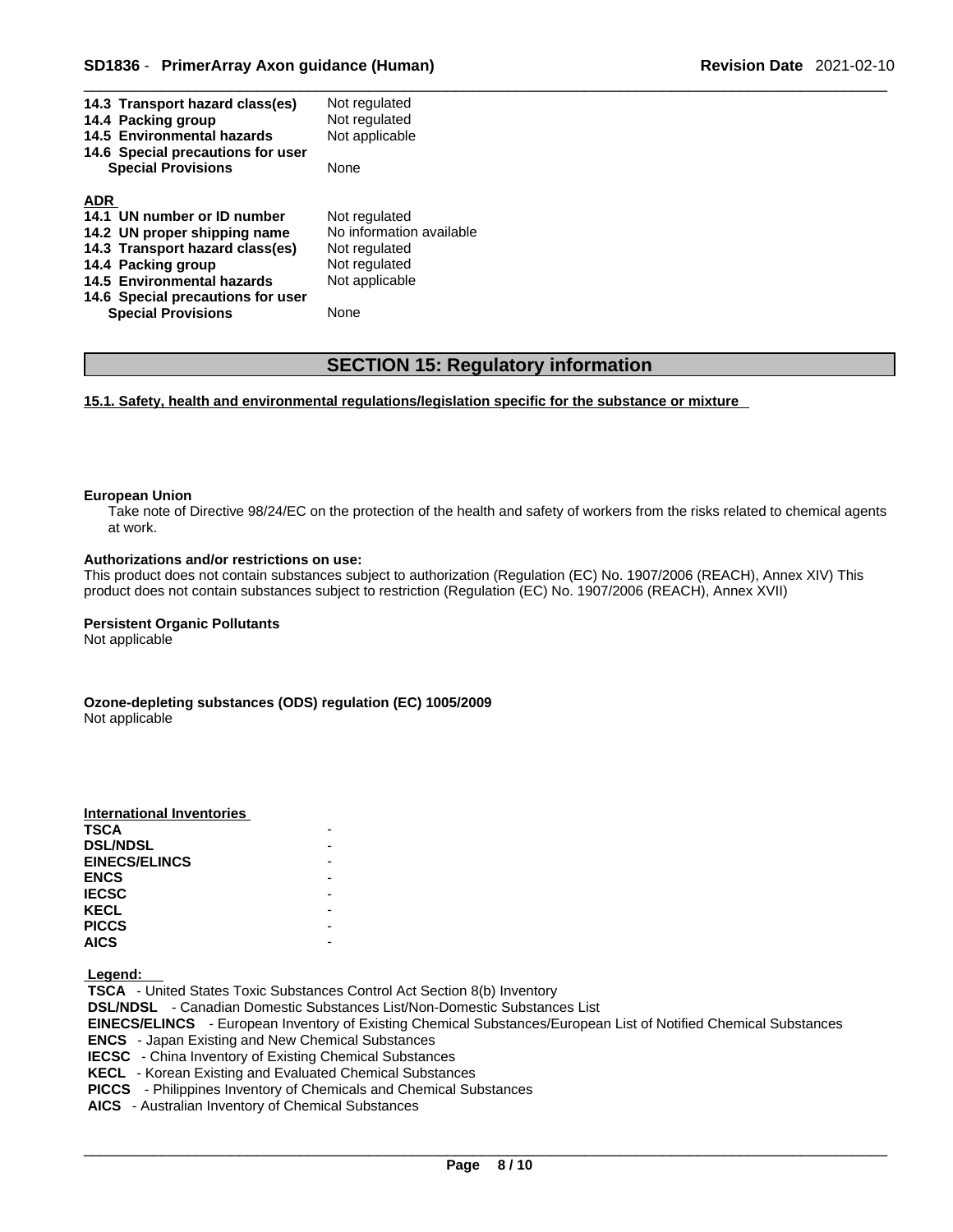Short term exposure limit

Skin designation

#### **15.2. Chemical safety assessment**

**Chemical Safety Assessment** No information available

## **SECTION 16: Other information**

#### **Key or legend to abbreviations and acronyms used in the safety data sheet**

#### **Legend**

SVHC: Substances of Very High Concern for Authorization:

#### **Legend Section 8: EXPOSURE CONTROLS/PERSONAL PROTECTION**

| TWA     | Time weighted average | STEL |
|---------|-----------------------|------|
| Ceiling | Maximum limit value   |      |

| <b>Classification procedure</b>                                 |                           |  |
|-----------------------------------------------------------------|---------------------------|--|
| Classification according to Regulation (EC) No. 1272/2008 [CLP] | Method Used               |  |
| Acute oral toxicity                                             | Calculation method        |  |
| Acute dermal toxicity                                           | Calculation method        |  |
| Acute inhalation toxicity - gas                                 | Calculation method        |  |
| Acute inhalation toxicity - vapor                               | Calculation method        |  |
| Acute inhalation toxicity - dust/mist                           | Calculation method        |  |
| Skin corrosion/irritation                                       | <b>Calculation method</b> |  |
| Serious eye damage/eye irritation                               | Calculation method        |  |
| Respiratory sensitization                                       | Calculation method        |  |
| Skin sensitization                                              | Calculation method        |  |
| Mutagenicity                                                    | Calculation method        |  |
| Carcinogenicity                                                 | Calculation method        |  |
| Reproductive toxicity                                           | Calculation method        |  |
| STOT - single exposure                                          | Calculation method        |  |
| STOT - repeated exposure                                        | Calculation method        |  |
| Acute aquatic toxicity                                          | Calculation method        |  |
| Chronic aquatic toxicity                                        | Calculation method        |  |
| Aspiration hazard                                               | Calculation method        |  |
| Ozone                                                           | Calculation method        |  |

#### **Key literature references and sources for data used to compile the SDS**

Agency for Toxic Substances and Disease Registry (ATSDR) U.S. Environmental Protection Agency ChemView Database European Food Safety Authority (EFSA) EPA (Environmental Protection Agency) Acute Exposure Guideline Level(s) (AEGL(s)) U.S. Environmental Protection Agency Federal Insecticide, Fungicide, and Rodenticide Act U.S. Environmental Protection Agency High Production Volume Chemicals Food Research Journal Hazardous Substance Database International Uniform Chemical Information Database (IUCLID) Japan GHS Classification Australia National Industrial Chemicals Notification and Assessment Scheme (NICNAS) NIOSH (National Institute for Occupational Safety and Health) National Library of Medicine's ChemID Plus (NLM CIP) National Library of Medicine's PubMed database (NLM PUBMED) National Toxicology Program (NTP) New Zealand's Chemical Classification and Information Database (CCID) Organization for Economic Co-operation and Development Environment, Health, and Safety Publications Organization for Economic Co-operation and Development High Production Volume Chemicals Program Organization for Economic Co-operation and Development Screening Information Data Set World Health Organization

## **Revision Date** 2021-02-10